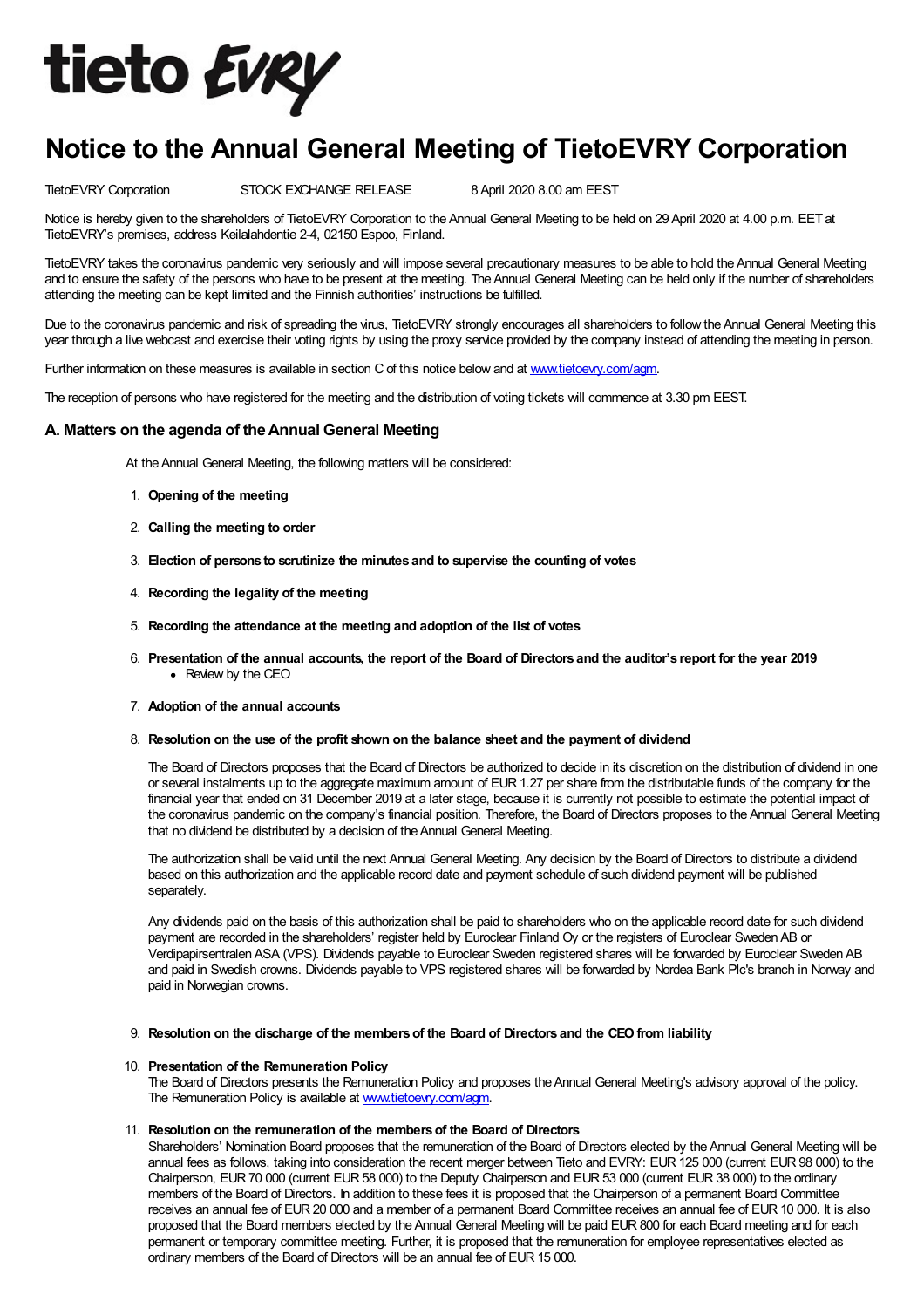The Shareholders' Nomination Board is of the opinion that increasing long-term shareholding of the Board members will benefit all the shareholders. Every Board member elected by theAnnual General Meeting is expected to over a five year period accumulate a shareholding in TietoEVRY that exceeds his/hers one-time annual remuneration.

The Shareholders' Nomination Board therefore proposes that part of the annual remuneration may be paid in TietoEVRY Corporation's shares purchased from the market. An elected member of the Board of Directors may, at his/her discretion, choose from the following five alternatives:

- 1 no cash 100% shares
- 2 25% in cash 75% in shares
- 3 50% in cash 50% in shares
- 4 75% in cash 25% in shares
- 5 100% in cash no shares

The shares will be acquired directly on behalf of the members of the Board within two weeks from the release of the interim report 1 January–31 March 2020 of TietoEVRY Corporation. If the remuneration cannot be delivered at that time due to insider regulation or other justified reason, the company shall deliver the shares later or pay the remuneration fully in cash. Remuneration of the employee representatives elected as the ordinary members in the Board of Directors will be paid in cash only.

#### 12. Resolution on the number of members of the Board of Directors

The Shareholders' Nomination Board proposes to the Annual General Meeting that the Board of Directors shall have ten members elected by the Annual General Meeting.

#### 13. Election of members of the Board of Directors and the Chairman

The Shareholders' Nomination Board proposes to the Annual General Meeting that the current Board members Tomas Franzén, Salim Nathoo, Harri-Pekka Kaukonen, Timo Ahopelto, Rohan Haldea, Liselotte Hägertz Engstam, Niko Pakalén, Endre Rangnes and Leif Teksum be re-elected and in addition, Katharina Mosheim proposed to be elected as a new Board member. The Shareholders' Nomination Board proposes that Tomas Franzén shall be re-elected as the Chairperson of the Board of Directors.

The term of office of the Board members ends at the close of the next Annual General Meeting. All the proposed candidates have given their consent to being elected.

Katharina Mosheim (born 1976), an Austrian citizen, is co-owner and CEO of Alpha Pianos AS which develops and produces evolutionary digital music instruments. She has earlier acted in various executive and managerial positions in Telia, Accenture and Capgemini in Norway and the Nordics, as well as Nokia Siemens Networks and Siemens Mobile Phones. Katharina Mosheim holds a Ph.D. (Business Administration) from Karl-Franzens University in Graz, Austria.

The biographical details of the candidates and information on their holdings is available on TietoEVRY's website at www.tietoevry.com/cv.

In addition to the above candidates, the company's personnel has elected four members, each with a personal deputy, to the Board of Directors. Tommy Sander Aldrin (deputy Sigmund Ørjavik), Ola Hugo Jordhøy (deputy Sigve Sandvik Lærdal), Anders Palklint (deputy Robert Spinelli) ja Ilpo Waljus (deputy Jenni Tyynelä) are appointed to the Board of Directors until theAnnual General Meeting 2022.

#### 14. Resolution on the remuneration of the auditor

The Board of Directors proposes to the Annual General Meeting, in accordance with the recommendation of the Audit and Risk Committee of the Board of Directors, that the auditor to be elected at the Annual General Meeting be reimbursed according to the auditor's invoice and in compliance with the purchase principles approved by the Committee.

## 15. Election of the auditor

The Board of Directors proposes to the Annual General Meeting, in accordance with the recommendation of the Audit and Risk Committee of the Board of Directors, that the firm of authorized public accountants Deloitte Oy be elected as the company's auditor for the financial year 2020. The firm of authorized public accountants Deloitte Oy has notified that APA Jukka Vattulainen will act as the auditor with principal responsibility.

The Audit and Risk Committee has prepared its recommendation in accordance with the EU Audit Regulation (537/2014) and arranged a selection procedure. The management of the company has comprehensively assessed the received offers against the predefined selection criteria and prepared a report for the validation of the Committee. In addition to the experience in audit of an ITgroup of companies similar to TietoEVRY's business environment and pricing, the Committee has considered the quality of the services and qualifications of the audit team as well as risk related to the change of the auditor. In its recommendation to the Board of Directors, the Audit and Risk Committee placed second the firm of authorized public accountants Ernst & Young Oy.

TheAudit and Risk Committee confirms that its recommendation is free from influence by a third party and that no clause of the kind referred to in paragraph 6 of Article 16 of the EU Audit Regulation, which would restrict the choice by the Annual General Meeting as regards the appointment of the auditor, has been imposed upon it.

#### 16. Authorizing the Board of Directors to decide on the repurchase of the company'sown shares

# 17. Authorizing the Board of Directors to decide on the issuance of shares aswell ason the issuance of option rights and other special rights entitling to shares

The Board of Directors proposes to the Annual General Meeting that the Board of Directors be authorized to decide on the issuance of shares as well as on the issuance of option rights and other special rights entitling to shares referred to in chapter 10 section 1 of the Companies Act in one or more tranches as follows:

The amount of shares to be issued based on the authorization (including shares to be issued based on the special rights) shall not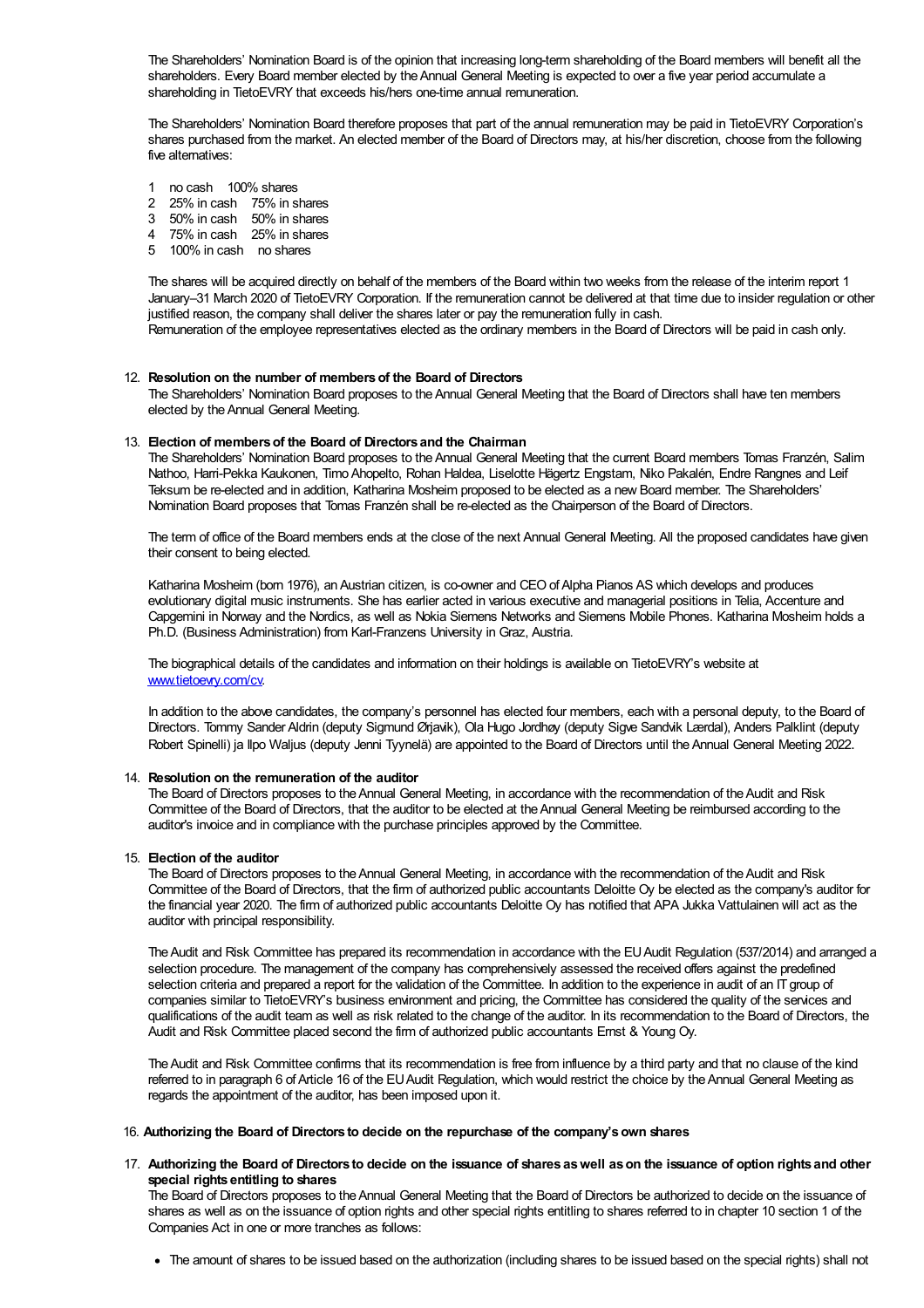exceed 11 800 000 shares, which currently corresponds to approximately 10% of all the shares in the company. However, out of the above maximum amount of shares to be issued no more than 950 000 shares, currently corresponding to less than 1% of all of the shares in the company, may be issued as part of the company's share-based incentive programs.

The Board of Directors decides on the terms and conditions of the issuance of shares as well as of option rights and other special rights entitling to shares. The authorization concerns both the issuance of new shares as well as the transfer of treasury shares. The issuance of shares as well as of option rights and other special rights entitling to shares may be carried out in deviation from the shareholders' pre-emptive right (directed issue).

The authorization cancels previous unused authorizations to decide on the issuance of shares as well as on the issuance of option rights and other special rights entitling to shares. The authorization is effective until the next Annual General Meeting, however, no longer than until 30April 2021.

## 18. Amendment to the Articles of Association

The Board of Directors proposes to the Annual General Meeting that sections 9 and 10 of the Articles of Association be amended to read as follows:

# "9 § Annual General Meeting

Annual General Meeting is held no later than the date determined by the Companies Act.

At the Meeting, the following shall be

#### decided

- 1. Adoption of the annual accounts,
- 2. Measures called for by the profit and other non-restricted capital pursuant to the adopted balance sheet,
- 3. Discharge from liability of the members of the Board of Directors and the Managing Director,
- 4. Fees for the members of the Board of Directors and auditor,
- 5. Number of members of the Board of Directors;

#### elected

- 6. Chairperson and members of the Board of Directors, and
- 7. Auditor."

#### "10 § Place of the General Meeting

A General Meeting may, according to a decision of the Board of Directors, be held in either Helsinki or Espoo. The Board of Directors may also decide on shareholders' participation in the General Meeting by post or telecommunications or other technical means."

# 19. Closing of the meeting

## B. Documents of theAnnual General Meeting

The agenda of theAnnual General Meeting, the proposals of the Board of Directors and the Shareholders' Nomination Board, this notice and the Remuneration Policy of TietoEVRY Corporation, the annual report, the report of the Board of Directors and the auditor's report are available on the company's website www.tietoevry.com/agm. These documents are also available at the meeting. Copies of these documents and of this notice will be sent to shareholders upon request. The minutes of the meeting will be available on the company's website at the latest on 13 May 2020.

# C. Instructions for the participants in theAnnual General Meeting

### 1 Special instructions and precautionary measuresdue to the coronaviruspandemic

Due to the coronavirus pandemic and risk of spreading the virus, TietoEVRY strongly encourages all shareholders to follow theAnnual General Meeting this year through a live webcast and exercise their voting rights by using the proxy service provided by the company instead of attending the meeting in person.

Shareholders who have registered for theAnnual General Meeting according to the stated date can order a personal link to the webcast by 29April 2020 at 3.00 pm (EEST). The link to the order form can be found from www.tietoevry.com/agm. Ordering requires identification with a Finnish bank ID or a mobile certificate.

The Annual General Meeting can be held only if the number of shareholders attending the meeting can be kept limited and the Finnish authorities' instructions be fulfilled.

It is not possible to ask questions or vote through the webcast and following the webcast without issuing a proxy is not considered participation in the General Meeting. There are presentations both in Finnish and in English at the meeting and the webcast will include interpretation.

At the meeting venue, there will be increased hygiene measures and the participation of the members of the Board of Directors, Group Leadership members and external guests is limited to the minimum. The proposed new Board member, Katharina Mosheim, will not be present at the meeting but she will be presented via the meeting materials. No coffee or refreshments are served nor giveaways whatsoever shared.

Persons who belong to any coronavirus risk group based on their age or medical condition or who have travelled outside of Finland 14 days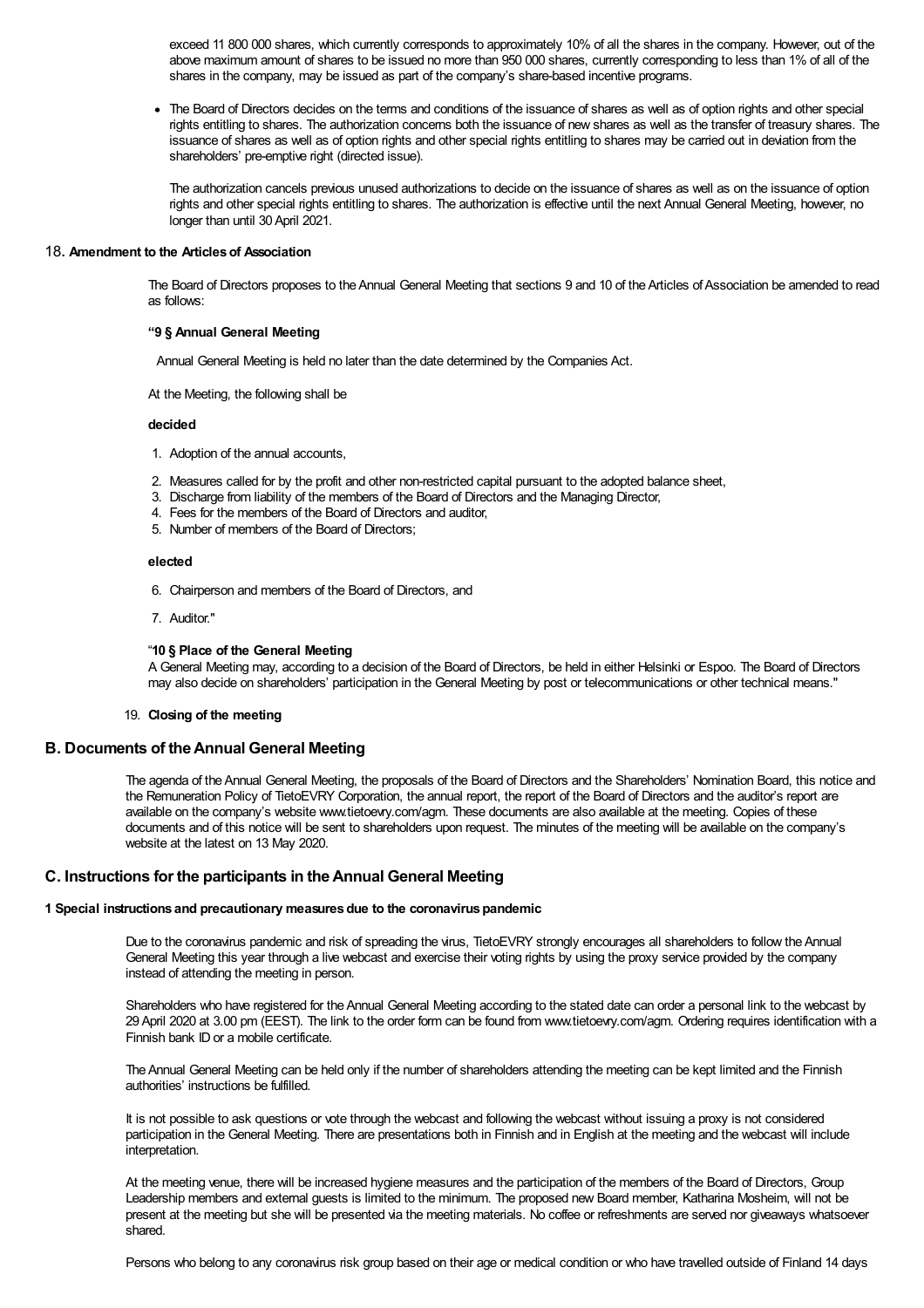prior to the Annual General Meeting or have any flu symptoms, are kindly requested not to attend the meeting in person.

# 2 Proxy representative and powers of attorney

TietoEVRY strongly encourages shareholders to exercise their voting rights by using the proxy service provided by the company. A shareholder can choose to authorize the Deputy General Counsel of TietoEVRY Corporation, Esa Hyttinen, with the power of substitution, to act as his/her proxy representative. The proxy template and more information on this option are available at www.tietoevry.com/agm.

A shareholder may participate in theAnnual General Meeting and exercise his/her rights at the meeting also by way of third-party proxy representation. A proxy representative shall produce a dated proxy document or otherwise in a reliable manner demonstrate his/her right to represent the shareholder at the Annual General Meeting.

Proxy documents should be delivered by e-mail to agm@tietoevry.com or by post to TietoEVRY, Legal/AGM, P.O. Box 2, FI-02101 Espoo, Finland before 20 April 2020. The original proxy document should be presented at the Annual General Meeting at the latest, if required.

## 3 Shareholders registered in the shareholders' register

Each shareholder, who is registered on 17April 2020 in the shareholders' register of the company held by Euroclear Finland Oy, has the right to participate in theAnnual General Meeting. A shareholder, whose shares are registered on his/her Finnish book-entry account, is registered in the shareholders' register of the company.

A shareholder, who is registered in the shareholders' register of the company and wants to participate in theAnnual General Meeting, shall register for the meeting no later than on 20April 2020 at 3.00 pm (EEST) by giving a prior notice of participation, which must be received by the company no later than by the above mentioned time. Registrations for the cancelled General Meeting that had been convened for 26 March 2020 are not applicable in this newly convened Annual General Meeting, so also shareholders who had registered earlier are required to register again.

Such notice can be given either:

- through TietoEVRY's website at www.tietoevry.com/agm
- by e-mail agm@tietoevry.com
- by phone +358 20 727 1740 (Mon-Fri 9.00 -12.00 am EEST) or
- by mail to TietoEVRY Corporation, Legal/AGM, P.O. Box 2, FI-02101 Espoo, Finland.

In connection with the registration, a shareholder shall notify his/her name, personal/business identification number, address, telephone number and the name of any assistant or proxy representative (unless the proxy service provided by the company is used) as well as the personal identification number of a proxy representative. The personal data given to TietoEVRY Corporation is used only in connection with the Annual General Meeting and processing of related registrations.

The shareholder, his/her authorized representative or proxy representative shall, where necessary, be able to prove his/her identity and possible right of representation.

#### 4 Holders of nominee registered shares

A holder of nominee registered shares has the right to participate in the Annual General Meeting by virtue of such shares, based on which he/she on the record date of theAnnual General Meeting, i.e. on 17April 2020, would be entitled to be registered in the shareholders' register of the TietoEVRY Corporation held by Euroclear Finland Oy. The right to participate in theAnnual General Meeting requires, in addition, that the shareholder on the basis of such shares has been registered into the temporary shareholders' register held by Euroclear Finland Oy at the latest by 24April 2020 by 10 am (EEST). As regards nominee registered shares this constitutes due registration for the Annual General Meeting.

A holder of nominee registered shares is advised to request without delay necessary instructions regarding the registration in the temporary shareholders' register of TietoEVRY Corporation, the issuing of proxy documents and registration for the Annual General Meeting from his/her custodian bank. The account management organization of the custodian bank has to register a holder of nominee registered shares, who wants to participate in theAnnual General Meeting, into the temporary shareholders' register of the company at the latest by 24April 2020 by 10 am (EEST).

Further information on attending the Annual General Meeting is available on www.tietoevry.com/agm.

## 5 Shares registered in Euroclear Sweden AB

A shareholder with shares registered in Euroclear SwedenAB's Securities System who wishes to attend and vote at theAnnual General Meeting must:

1. be registered in the shareholders' register maintained by Euroclear SwedenAB no later than on 17April 2020.

Shareholders, whose shares are registered in the name of a nominee must, in order to be eligible to request a temporary registration in the shareholders' register of TietoEVRY Corporation maintained by Euroclear Finland Oy, request that their shares are reregistered in their own names in the register of shareholders maintained by Euroclear Sweden AB, and procure that the nominee sends the request for temporary registration to Euroclear Sweden AB on their behalf. Such reregistration must be made as of 17 April 2020 and the nominee should therefore be notified well in advance.

2. request temporary registration in the shareholders' register of TietoEVRY Corporation maintained by Euroclear Finland Oy. Such request shall be submitted in writing to Euroclear Sweden AB no later than on 20 April 2020 at 15.00 Swedish time.

This temporary registration made through written request to Euroclear Sweden AB is considered a notice of attendance at the Annual